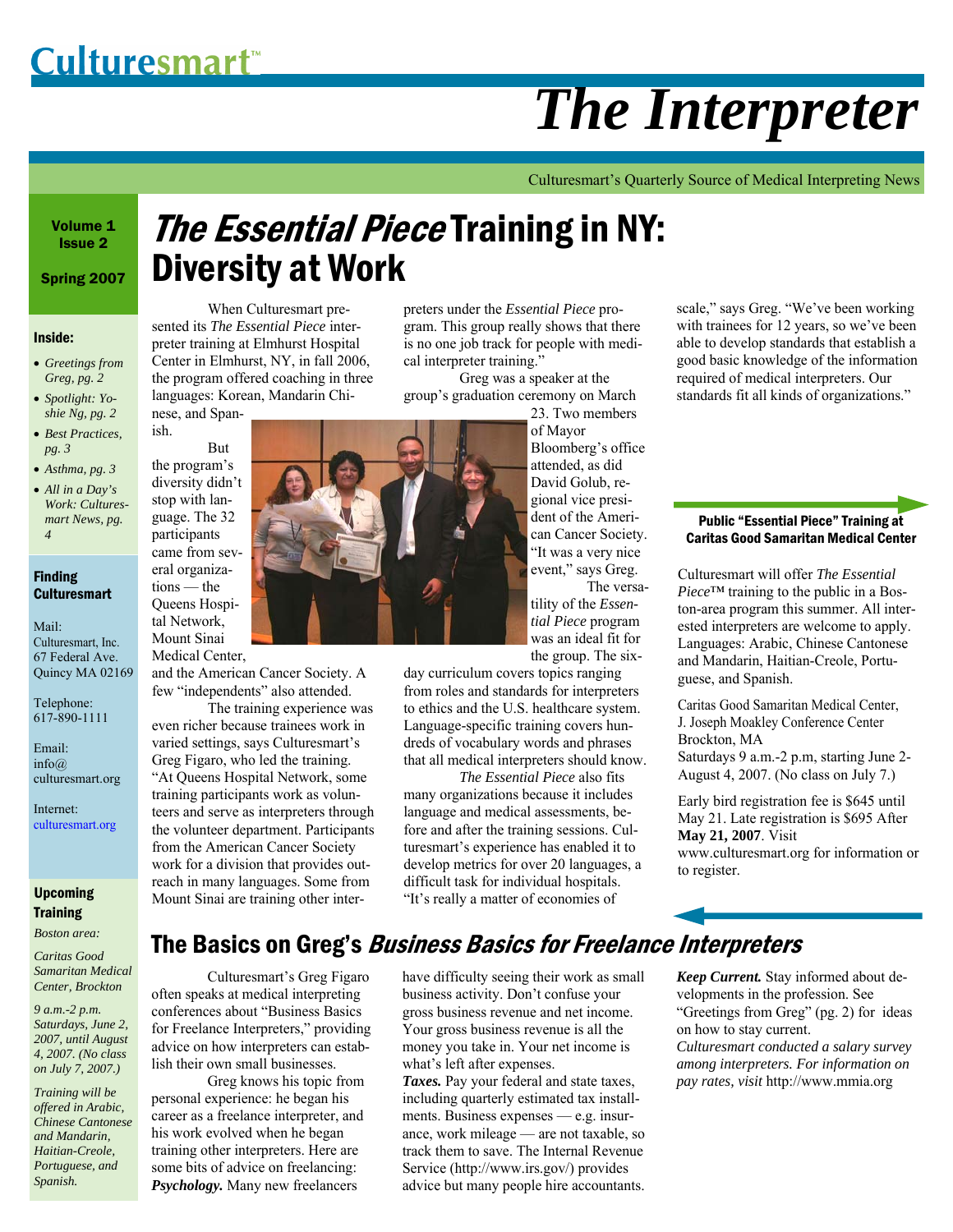# Greetings from Greg, by Greg Figaro, President and Founder, Culturesmart

Dear colleagues and friends:

 Phew! It's been a busy winter here at Culturesmart, training interpreters in several locations, including New York City.

 When I train new interpreters, I often wonder what happens after the sessions end. Do people seek out information about interpreting in their free time? Do they read about medical advances and health studies in the newspaper? Even more worrisome: How much time do any of us have to pursue new knowledge on our own?

 We all have too much to do and too little time, but it's important to further our interpreting skills and knowledge of medicine. Science and our profession don't stand still, and neither can we: the patients and providers for whom we interpret expect us to be qualified professionals. That includes a familiarity with new developments.

 It's difficult for me to provide easy answers about how to improve skills because every interpreter has his or her own weak points. Perhaps my first piece of advice should be: Be honest about your

strengths and weaknesses. Look to adjust the areas where you feel least secure. Here are a few ideas:

*Vocabulary.* We all have our

own ways to learn and review difficult vocabulary by making lists or flashcards. Work on problems one body system or specialty at a time.



*Greg with the Rosetta Stone*.

*Interpreting Standards and Ethics.* If interpreting practices are your weakness, there is lots of help for you on the Internet!

 *Current Events*. One easy resource to recommend is the science section of the Tuesday *New York Times.*  Don't be scared off if there are photographs of wild animals on the front of the section: inside there are always great articles about health, including news about medicines, studies, and discoveries. There are often essays written by patients and

doctors, some of which look at ethical, psychological, and intercultural issues.

*Consider Your Career.* Ambitions and aspirations often grow along with knowledge of interpreting and medicine. I know this well from my own experience! As you consider new outlets for your skills, be sure to document your achievements. Update your resume to include certificates, degrees, and documentation of your language skills. The American Council on the Teaching of Foreign Languages performs recognized tests of written and oral language proficiency.

# **Spotlight: Yoshie Ng, Interpreter, Culturesmart Language Coach**

 Yoshie Ng speaks four languages — Mandarin, Cantonese, Japanese, and English — with professional proficiency. With a head full of languages, Yoshie keeps her schedule busy, too. "My days are full with patients — out-patient,

in-patient, ER, OR, etc. — and just like any working mother, I rush from work to pick up kids from school and drive to practice," she says.

 Yoshie has worked as a staff medical interpreter at the Tufts-New England Medical Center in Boston since 1997, and her experience is invaluable to her work as a Culturesmart language coach of Japanese, Cantonese, and Manda-

rin. Language coaching is "one way that I can keep my language fresh," Yoshie says, because teaching coaxes words and experiences out of her memory.

 Yoshie's other activity includes serving as a trainer for the medical and legal interpreter program at Boston University's Center for Professional Education and the Boston Area Health Care

Education Center. Yoshie has also been involved with MMIA since its founding in the 1990s.

 Family is important to Yoshie, too: she worked as a full-time mother for eight years, returning to the work force

when her children all started school. She sees that choice as an investment, not a sacrifice, calling it "time well spent. No regrets!"

 Yoshie, a selfdescribed air force brat, was born in Taiwan and raised in Japan. She traces her mother's roots back to the Ming Dynasty and her father's family to 3,800 years ago. She also adapted quickly to the U.S. when she

moved to Boston in the 1970s. After a bus tour, she walked into an office building at Government Center in search of a job and quickly found her first position, at State Street Bank.

Culturesmart is proud that Yoshie and her many linguistic and intercultural skills enhance our program!

#### Yoshie Ng: Advice from a Pro

*Avoiding Mistakes.* "Every day when I'm driving home I review all the words I have said." As she drives, Yoshie thinks of better word usage, keeping the phrasing in her head all the time.

*Self-Improvement.* "Invest yourself to learn. You're going to see the results." Interpreters should study continually, advises Yoshie. She founded "Yoshie's Study Group" at work to provide a forum for speakers to tell interpreters about topics like pulmonary disease, physical and occupational therapy, and social services.

*Handling Hard Days.* "Go home and play puzzles!" Yoshie eases stress by working on 500-piece jigsaw puzzles and playing the organ when she gets home. "It soothes," she says.

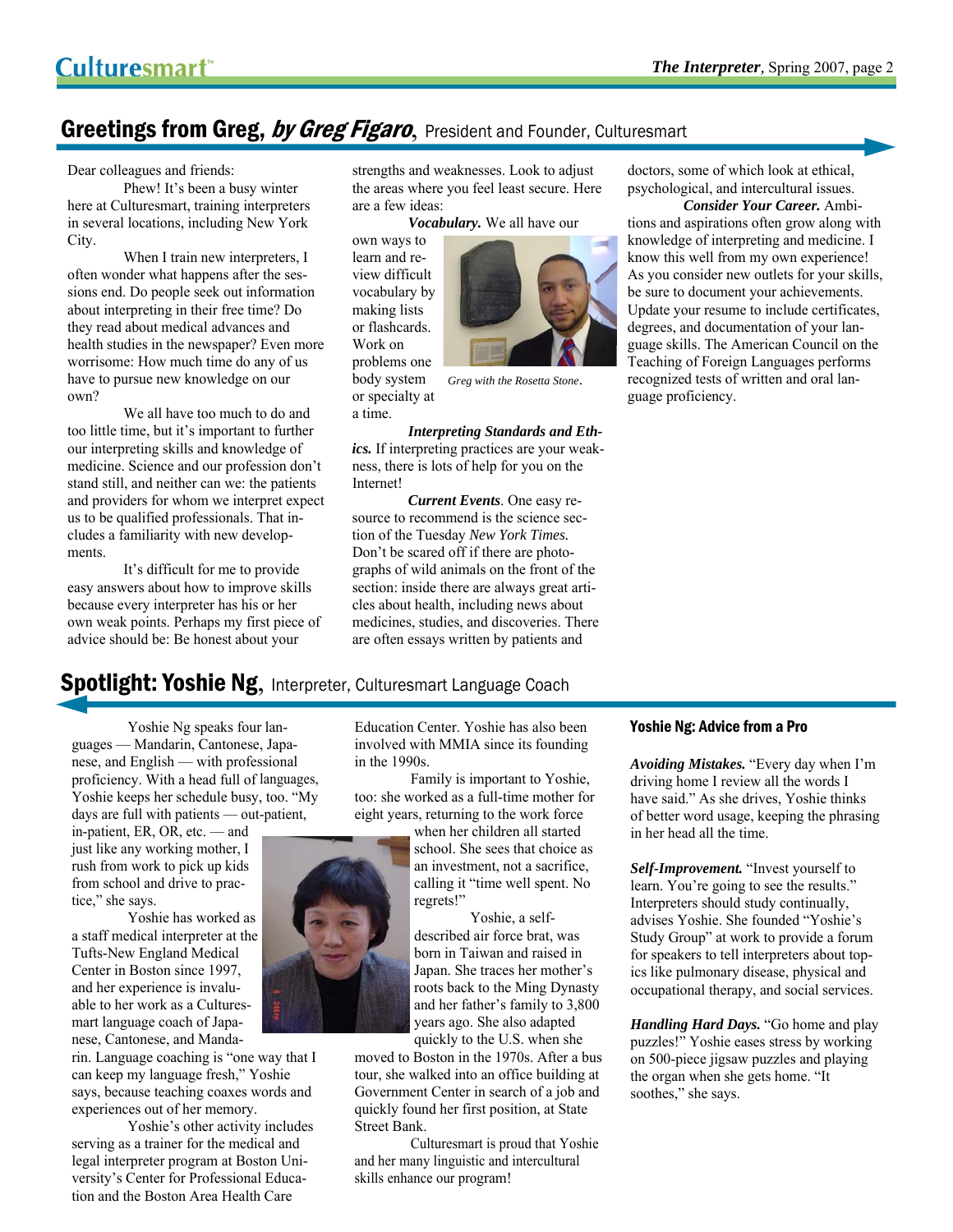# Best Practices: Handling Difficult Situations with Patients and Providers

What Should You Do If a Bilingual Staff Member or Relative of the Patient Wants to "Help"?

 Interpreters encounter adverse situations nearly every day: long waits for rushed appointments, impatient patients, and difficult terminology are only a few of the problems we face.

 One common — and very difficult — ethical dilemma involves bilingual medical staff and patients' relatives. What should an interpreter do if a doctor with intermediate college Spanish insists on trying to carry out a patient appointment himself? What if a patient's aunt wants to interpret?

 Unfortunately, it's not always easy to answer these questions. We know from studies that untrained friends and relatives of patients tend to make mistakes. Some errors are caused by lack of medical vocabulary, but often relatives filter information instead of interpreting everything.

 Some hospitals allow family members to interpret if that's the patient's preference. Others categorically forbid family interpreters. Ask now how your employer views these situations so you can respond properly under various scenarios if necessary.

But what should or can you do if a situation is

not clear-cut? What if your hospital's policy allows family interpreters, but you are certain that the person does not have the needed skills?

*Ask the Provider.* Tell the provider about your concerns in a private conversation.

*Reassure on Confidentiality.* Some families may be concerned about confidentiality. Remind everyone that you are ethically bound to confidentiality, completeness, and accuracy.

*Offer to Help*. Sometimes everyone can be happy together: pleasantly offer to stay and "help." Remain unobtrusive, filling in or correcting as needed.

*Back out Gracefully if Necessary*. Depending on your employer's policies, there may be times when you have no choice but to leave, even if you feel the situation is not favorable. Be sure to let your supervisor know about the problem immediately.

The American Lung Association estimates that over 20 million Americans — including 6.2 million children — have **asthma**. Over half suffer at least one **asthma attack** per year.

Asthma is a chronic **inflammatory** disease of the **airways**, tubes that carry air in and out of the lungs. The inside walls of airways can become swollen as a reaction to **irritants** and **allergens** like cigarette smoke, house dust mites, feathers, cockroaches, cold air, stress, aspirin, and other drugs. The airways narrow, letting in less air, and the asthmatic person may have a variety of symptoms, including coughing, tightness in the chest, or a whistling sound called **wheezing**. In an asthma attack, the reaction is so severe that inflammation causes the airways to continue swelling and make more **mucous** than they should, further narrowing the airways and making it difficult to breathe.

Unfortunately, asthma attacks can become severe: the Lung Association estimates that  $\Box$  asthma caused nearly 1.8 million emergency room visits in 2004. In 2003, there were 4,099 deaths from asthma.

Asthma is highly individual: some people rarely experience symptoms, but others wheeze frequently and take multiple medications. Doctors usually suspect asthma when they see characteristic symptoms. They perform **spirometry tests** to assess lung capacity and **airway obstruction**.

There are several ways to control asthma. Avoiding allergens and irritants helps, but many patients take medications, like inhaled **bronchodilator**  drugs that widen the airways to relieve or prevent attacks, or **steroids** that block inflammation. Staying with a regimen is an important part of control-

ling the disease, but unfortunately many long-time asthmatics do not consistently use medications or visit their doctors.

This is only a very basic introduction to asthma. Learn more at:

American Lung Association: http://www.lungusa.org/

MedLine Plus: http://www.nlm.nih.gov/medlineplus/asthma.html

Centers for Disease Control and Prevention: http://www.cdc.gov/asthma/



*Med School for Interpreters: Asthma* 

Med School for Interpreters: Asthma

*Waiting to inhale…* 



One important attribute for interpreters is the ability to remain calm during difficult appointments. It can keep every-body patient, provider, and you — much happier.

★Remember your role. Remind yourself of your task: facilitating patientprovider communication.

★Avoid internalizing everything. Interpreters should try to convey emotions in their interpretation... but don't absorb them!

★Don't speak too soon. If you're very angry, nervous, or upset, find an opportunity to count to 10 and consider what you should or should not say.

★Offer an alternative. If you're so upset about something that you feel you cannot interpret effectively, let the provider know what other live or telephone interpreters are available.